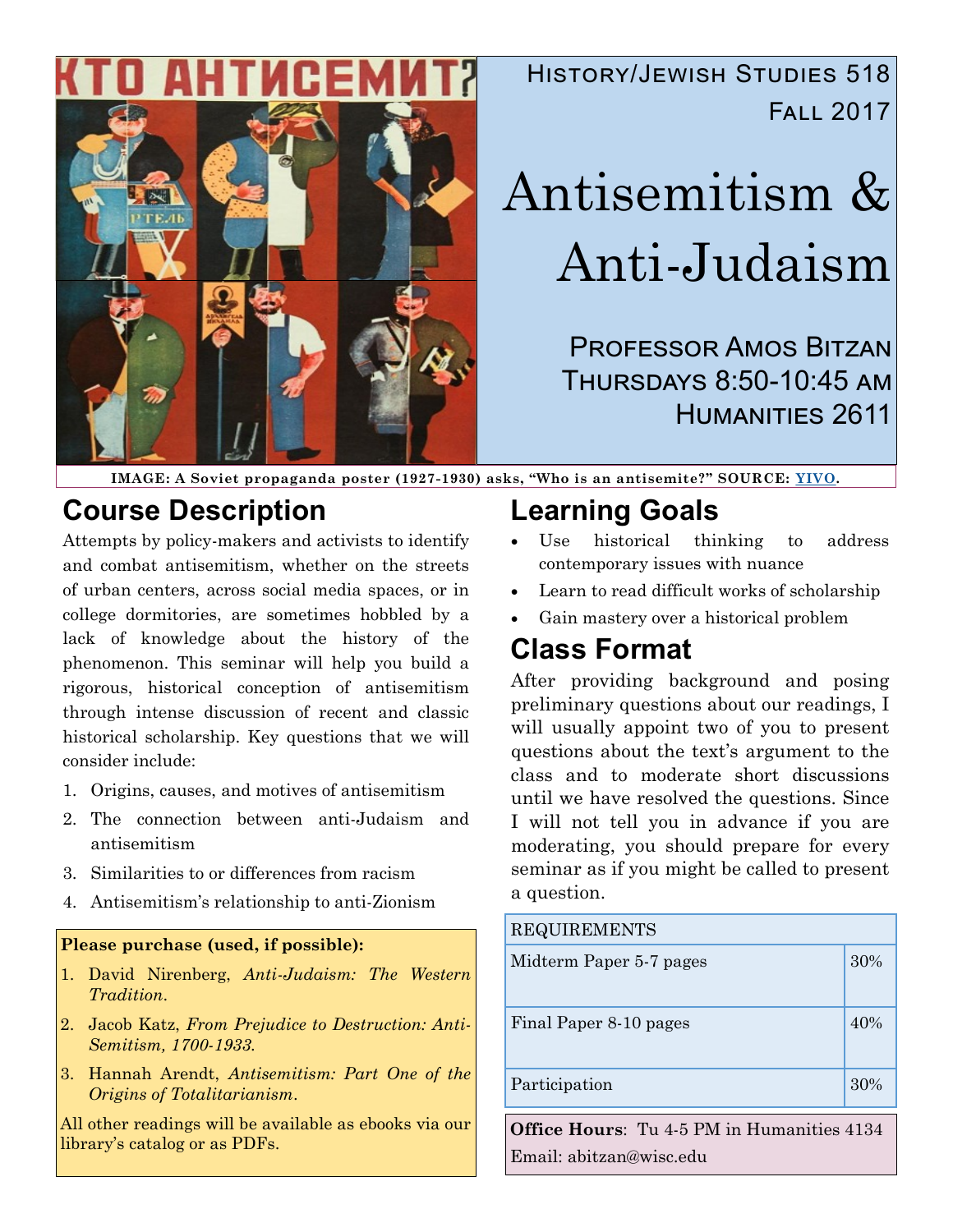| Steven Beller<br>ANTISEMITISM                  | 1. Course Introduction (September 7)                                                                                                                                                                           |  |  |  |  |
|------------------------------------------------|----------------------------------------------------------------------------------------------------------------------------------------------------------------------------------------------------------------|--|--|--|--|
| A Very Short Introduction<br><b>JACOB KATZ</b> | 2. Opening Argument: Modern Antisemitism (September 14)<br>Steven Beller, Antisemitism: A Very Short Introduction, Chapters 1-7. Ebook.                                                                        |  |  |  |  |
| Anti-Semitism, 1700-1933                       |                                                                                                                                                                                                                |  |  |  |  |
|                                                | 3. A Hybrid Model: Semi-Modern Antisemitism (September 24 Tu, Sept 19)                                                                                                                                         |  |  |  |  |
|                                                | Katz, From Prejudice to Destruction, pp. 1-104.                                                                                                                                                                |  |  |  |  |
|                                                | 4. A Closer Look: France, Germany, and Austria-Hungary (September 28)                                                                                                                                          |  |  |  |  |
|                                                | Katz, From Prejudice to Destruction, pp. 107-242.                                                                                                                                                              |  |  |  |  |
|                                                | 5. Modern Antisemitism and its Culmination (October 5 Tu, Oct 3)                                                                                                                                               |  |  |  |  |
| <b>SAUL FRIEDLANDER</b>                        | Katz, From Prejudice to Destruction, pp. 245-327.                                                                                                                                                              |  |  |  |  |
|                                                | 6. Nazi Antisemitism (October 12 Tu, Oct 10)                                                                                                                                                                   |  |  |  |  |
| <b>GERM</b>                                    | Saul Friedländer, Nazi Germany and the Jews, Vol. 1, Chapters 2-3, pp. 41-112. PDF.                                                                                                                            |  |  |  |  |
| EWS                                            | 7. The Argument for Antisemitism's Medieval Origins (October 19)                                                                                                                                               |  |  |  |  |
| TOWARD<br>DEFINITION                           | Langmuir, Toward a Definition of Antisemitism, pp. 57-99, 301-352. Ebook.                                                                                                                                      |  |  |  |  |
| OF                                             | 8. A New Approach to Anti-Judaism: Pre-Christian Origins (October 26)<br>Nirenberg, Anti-Judaism, Introduction & Chapters 1.<br>9. Christian and Islamic Anti-Judaism (November 2)<br>Nirenberg, Chapters 2-5. |  |  |  |  |
| ANTISEMITISM                                   |                                                                                                                                                                                                                |  |  |  |  |
| GAVINI.<br>LANGMUIR                            |                                                                                                                                                                                                                |  |  |  |  |
| $ANTI$ -                                       |                                                                                                                                                                                                                |  |  |  |  |
| JUDAISM                                        | 10. Anti-Judaism without Jews (November 9)<br>Nirenberg, Chapters 6 and 8; Chapter 10: pp. 343-360.                                                                                                            |  |  |  |  |
| THE WESTERN TRADITION<br>DAVID NIRENBERG       |                                                                                                                                                                                                                |  |  |  |  |
|                                                | 11. Modern Anti-Judaism (November 16)                                                                                                                                                                          |  |  |  |  |
|                                                | Nirenberg, Chapters 12-13.                                                                                                                                                                                     |  |  |  |  |
|                                                | 12. Thanksgiving - NO CLASS (November 23)                                                                                                                                                                      |  |  |  |  |
|                                                | 13. Antisemitism and Totalitarianism (November 30)<br>Hannah Arendt, Antisemitism: Part One of the Origins of Totalitarianism (entire).                                                                        |  |  |  |  |
|                                                | 14. Twenty-First Century Antisemitism and Anti-Zionism (December 7)<br>Nirenberg, Epilogue.                                                                                                                    |  |  |  |  |
| RESURGENT                                      | Beller, Chapter 8. Ebook.                                                                                                                                                                                      |  |  |  |  |
| 15M                                            | Elhanan Yakira, "Antisemitism and Anti-Zionism as a Moral Question," in Rosenfeld<br>ed., Resurgent Antisemitism. Ebook.                                                                                       |  |  |  |  |
|                                                |                                                                                                                                                                                                                |  |  |  |  |

2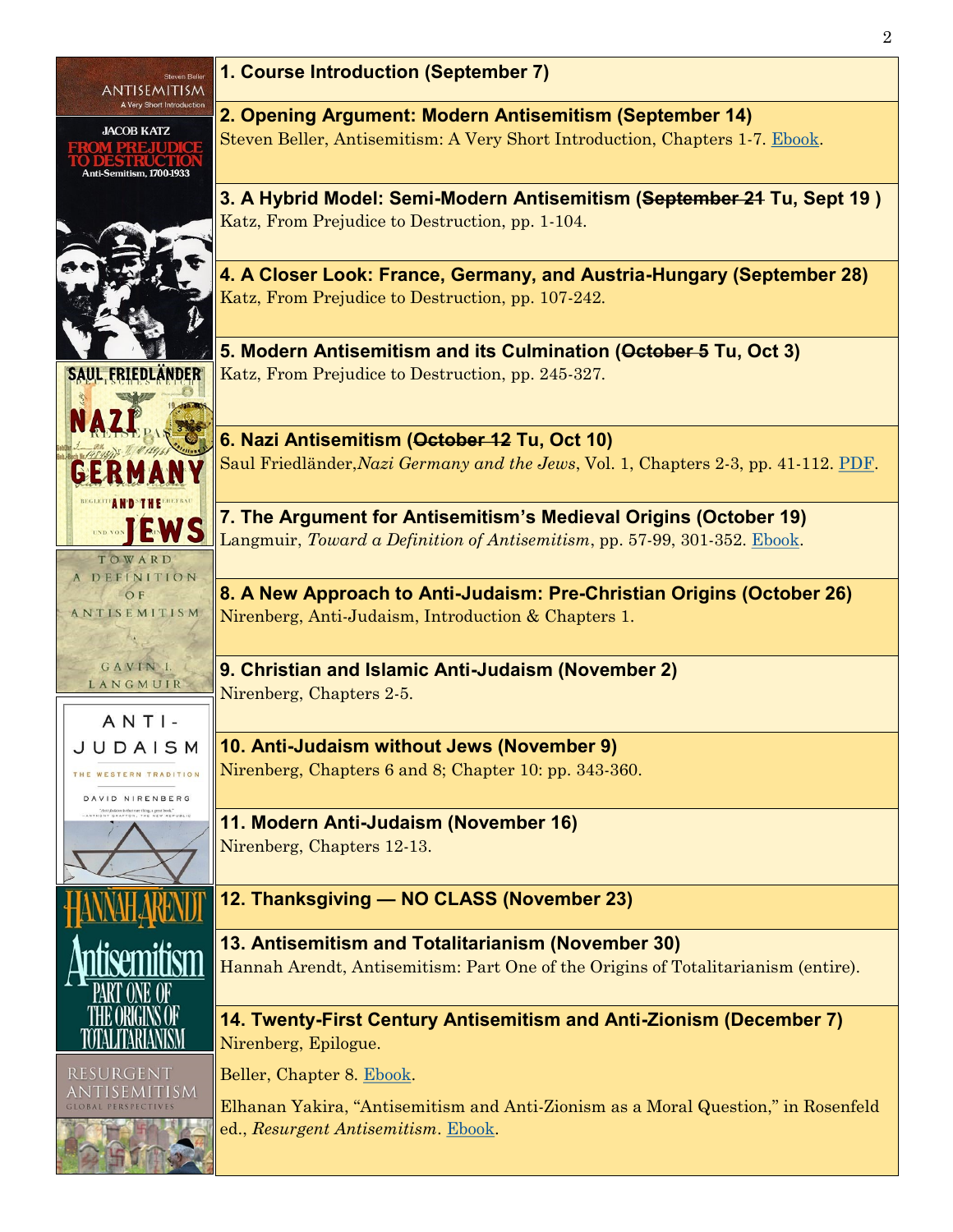# **Seminar Participation Rubric**

I will use the following rubric to grade participation.

|                                                                                                 | Deficient (0-6)                                                                                                                                                                                                                                                      | <b>Competent (7-8)</b>                                                                                                                                                                                    | <b>Excellent (9-10)</b>                                                                                                                                                                                                                                                                                                                                                                                                        |
|-------------------------------------------------------------------------------------------------|----------------------------------------------------------------------------------------------------------------------------------------------------------------------------------------------------------------------------------------------------------------------|-----------------------------------------------------------------------------------------------------------------------------------------------------------------------------------------------------------|--------------------------------------------------------------------------------------------------------------------------------------------------------------------------------------------------------------------------------------------------------------------------------------------------------------------------------------------------------------------------------------------------------------------------------|
| <b>Preparation (20)</b><br>Reading /10<br>Argument /10                                          | •Insufficient attention to<br>reading<br>•Little evidence of<br>attempts to formulate<br>questions on your own                                                                                                                                                       | •Close reading of most of<br>the material<br>•You have some<br>questions about the<br>reading                                                                                                             | •You have read the materials<br>critically and actively, with a pen<br>and highlighter in hand and<br>important passages underlined<br>•You have prepared for the<br>seminar by identifying a central<br>question that you want to<br>discuss and you have formulated<br>some provisional responses to it                                                                                                                      |
| <b>Listening (20)</b><br>Reflection /10<br>Engagement /10                                       | •Not actively listening<br>•Little engagement with<br>peers. Unclear whether<br>your contributions to<br>discussion take into<br>account what has<br>already been said.                                                                                              | •You listen carefully to<br>the instructor's<br>comments<br>•You respond to<br>questions when asked                                                                                                       | .You constantly grapple with<br>arguments and questions by<br>other seminar participants<br>•You engage with your peers by<br>responding to their ideas and<br>recasting them                                                                                                                                                                                                                                                  |
| <b>Speaking (40)</b><br>Discussion /10<br><b>Questioning /10</b><br>Focus /10<br>Reflective /10 | •Occasional comments,<br>directed mainly toward<br>instructor<br>• Rarely asks questions<br>about seminar<br>discussion or readings<br>•Contributions to<br>seminar are not<br>embedded in discussion<br>•Seldom articulate the<br>larger goals of the<br>discussion | • Frequent contributions<br>•Questions for instructor<br>$\bullet$ Contributions are<br>focused<br>•Some attempts to<br>articulate connections<br>between different<br>viewpoints expressed in<br>seminar | •Shares thoughts, reactions,<br>thinking process by engaging<br>others directly, speaking to peers<br>•Question unstated assumptions<br>and ask peers and instructors for<br>clarification if something is<br>unclear<br>•Contributions are on point or<br>explain why you are picking up<br>older thread / starting a new one<br>•Evaluate how other people's<br>arguments and observations<br>relate to your own question or |
| <b>Leadership (20)</b><br>Initiative /10<br>Collaborative /10                                   |                                                                                                                                                                                                                                                                      | •You help the flow of the<br>discussion along<br>•You are respectful<br>toward others                                                                                                                     | •You actively orient the discussion<br>to help the seminar reach new<br>insights<br>•You help create a scholarly<br>community with your<br>engagement and consideration<br>for others                                                                                                                                                                                                                                          |